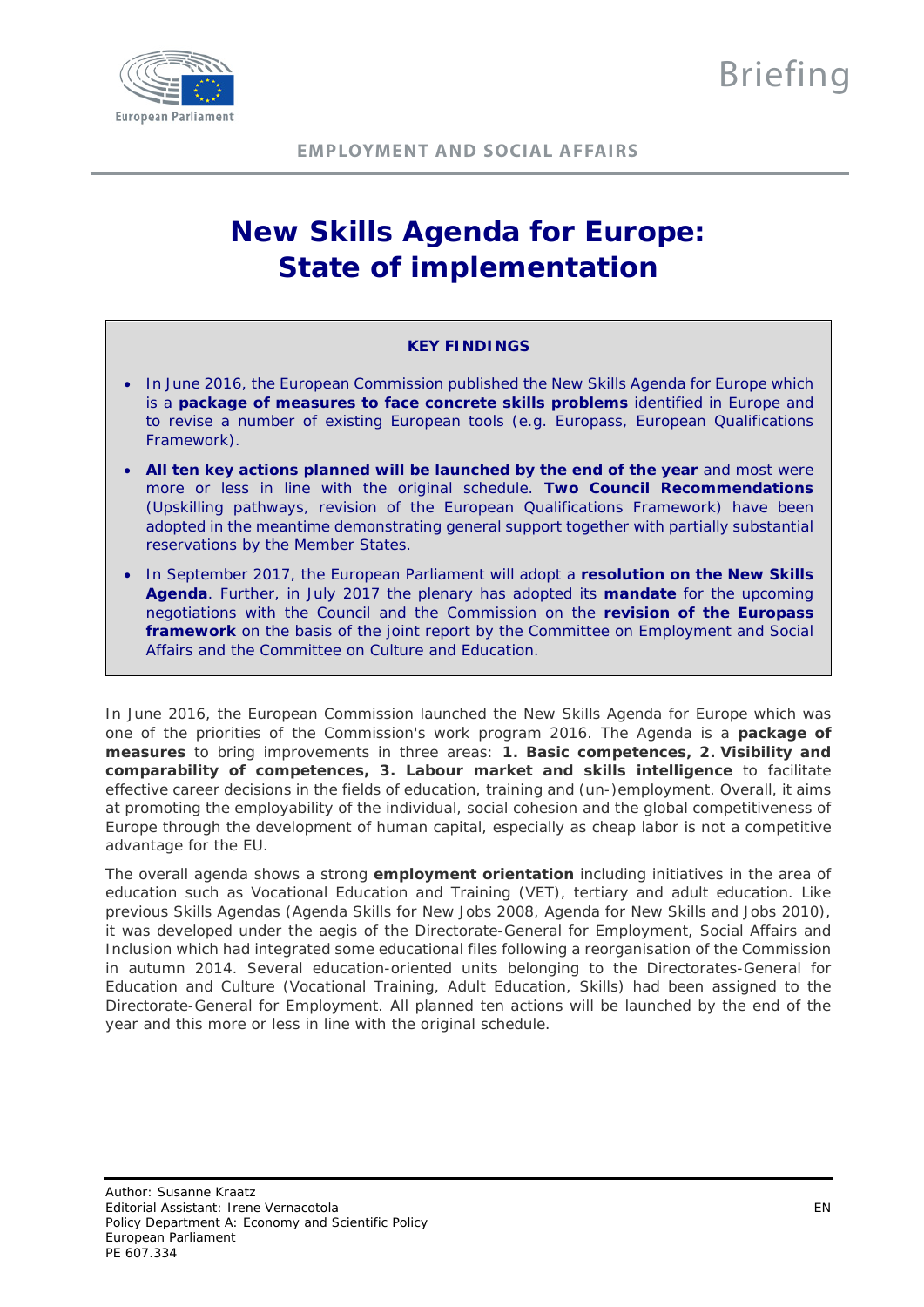1. **[Commission proposal for the revision of the Europass framework](http://ec.europa.eu/social/BlobServlet?docId=16255&langId=en.) for the provision of better services for skills and qualifications** (Decision of the European Parliament and the Council, October 2016, planned for 3rd quarter 2016)

The proposal for a new Europass framework is controversial as it implies **considerable changes in scope and governance** compared to the existing Decision [on a Europass framework](http://eur-lex.europa.eu/legal-content/EN/ALL/?uri=CELEX%3A32004D2241) having been adopted by the Parliament and the Council in 2004. While the original instrument presents a collection of documents (Europass CV, European Skills Pass, Language Passport, Europass Mobility, Diploma Supplement, Certificate Explanations), the new Europass Framework is designed as a comprehensive digital platform, partially comparable to elaborated national education and career information platforms. Further, based upon a previous evaluation, the Commission also suggested to increase synergies between the Europass and other European instruments. According to the proposal the new European platform integrates a broad range of services and European tools encompassing digital self-assessment tools, labour market information (EU Skills Panorama), ESCO, the multilingual European classification for Skills, Competences, qualifications and Occupations, up to the application of the European Qualifications Framework (EQF).

In light of a recent [analysis for the European Parliament,](http://www.europarl.europa.eu/RegData/etudes/BRIE/2017/595369/IPOL_BRI%282017%29595369_EN.pdf) two points are worth mentioning: First, the New Skills Agenda confirms the **role of guidance** either as essential supporting service or as user and promoter of European tools and programmes. In its proposal for a revision of the Europass framework, the European Commission committed itself in cooperation with Member States "*to*  support the development of guidance policy and guidance services" (Article 7f). This corresponds with results of the public consultation, as Europass Centers, EQF Contact Points and the Euroguidance network suggested that web-based tools alone are not sufficient, but are only effective in combination with personal guidance.

A second point concerns the proposal how to design the **governance** of the new Europass platform. It demonstrates efforts of both, to better coordinate the development and use of European tools and also to simplify the hitherto separate financial management. The proposal considerably changed the composition of the existing national and European governance. The structures involved are national Europasscenters, EQF Coordination centers and Euroguidance Centers all having own European networks, groups or platforms for cooperation and an own EU grant. The proposal provides that at national level, National Skills Coordination Points should be established to coordinate strategies, financial management and channel communication of all three structures with the Commission. At European level, the three European networks should be grouped together in a single network, a European cooperation platform. As regards financing, Member States could decide how to allocate resources.

This proposal has given rise to **some controversy**. Starting with stakeholder consultations, several actors and later also MEPs at the Employment and Social Affairs Committee and the Culture and Education Committee expressed concerns. One concern was that the instruments are of heterogenous nature and at different stages of development, in particular ESCO being at a developmental stage. Even more controversial was the proposed governance structure. During the [consultations,](http://ec.europa.eu/social/BlobServlet?docId=16256&langId=en) Euroguidance, for example, raised concerns that the existence of this network, which had been established by the Commission in 1992 in the context of mobility, was not secured as a Member State could decide to concentrate resources on the EQF and Europass. Further, there was criticism with a view to create new overarching European and national structures (European Cooperation Platform, National Skills Coordination Points) partially replacing the existing ones mentioned above. The Commission has partially withdrawn its original proposal (see EQF, below).

Currently, negotiations in the Council are ongoing. The final decision will be negotiated between the Parliament, the Council and the Commission (Trilogue) after the **Council** has achieved its **political agreement (probably end of September, early October**). At its plenary session of July 2017, the European Parliament has adopted its mandate for these negotiations based upon a joint report by the Employment and Social Affairs Committee and the Culture and Education Committee.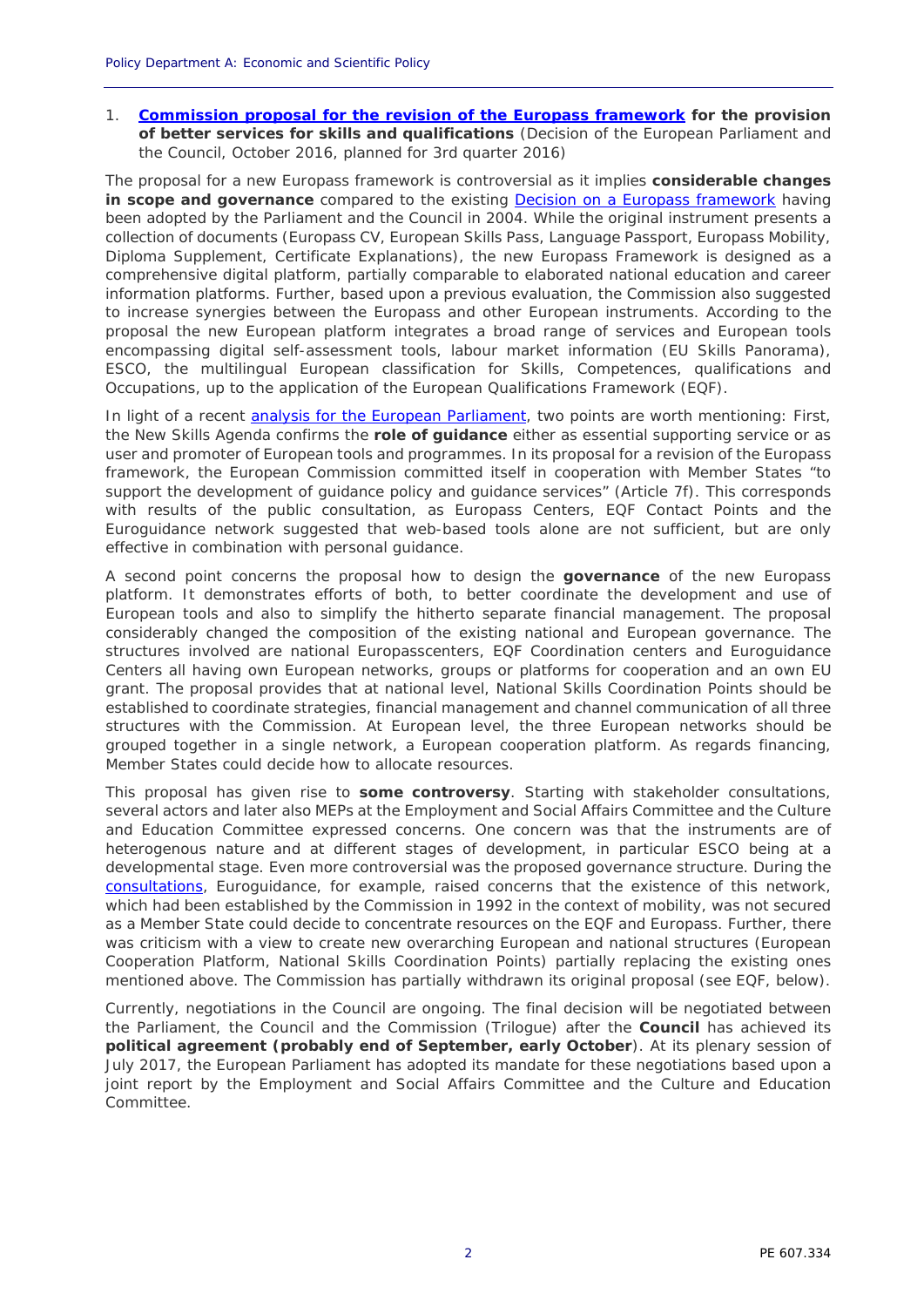### 2. **[The Commission's proposal on the revision of the European Qualifications](http://ec.europa.eu/social/BlobServlet?docId=15686&langId=en)  [Framework](http://ec.europa.eu/social/BlobServlet?docId=15686&langId=en)** (June 2016 together with the New Skills Agenda, Council Recommendation)

The European Qualifications Frameworks helps to make qualifications systems in Europe comparable with a focus on qualification levels and learning outcomes. As a consequence, it facilitates education and employment mobility across Europe. The proposed revision aimed at improving flexibility and permeability of education systems and extending the scope and application of the EQF. A [workshop](http://www.europarl.europa.eu/committees/en/empl/events-workshops.html?id=20160908CHE00091) for the Employment and the Culture Committee demonstrated **general support for a revision and at the same time reservations** to open up the EQF to third countries and private (sectoral) qualifications or to strive for an early link between the varying national qualification frameworks and the EQF. There were also concerns about changing the current governance structure (see also point 1, Europass).

The **Council adopted a [revised version as a recommendation](http://ec.europa.eu/social/main.jsp?langId=en&catId=1266&newsId=2808&furtherNews=yes)** in May 2017 including some softer formulations as regards, for example, opening of the EQF towards third countries, the application of common principles of credit point systems and the application of common quality assurance principles. The original governance (EQF Advisory Group) has been kept.

## 3. **Commission proposal on the review of key competences for lifelong learning** (planned for the fourth quarter of 2017, Council Recommendation)

The [Recommendation adopted in 2006](http://eur-lex.europa.eu/legal-content/EN/TXT/?uri=LEGISSUM%3Ac11090) by the European Parliament and the Council includes **eight key competencies**: 1. proficiency in a mother tongue, 2. proficiency in a foreign language, 3. mathematical, scientific and technological competence, 4. digital competence, 5. learning to learn, 6. social and civic competences, 7. sense of initiative and entrepreneurship, 8. cultural awareness and expression. These should be promoted as part of national strategies for lifelong learning. While schools lay the foundations for young people, adults should update and further develop these competences - the latter being a weaker point. A **[public consultation](https://ec.europa.eu/education/sites/education/files/2017-key-competences-consultation-review_en.pdf)** of organizations and individuals by the Commission in July 2017 has shown that, in addition to a **clearer definition and promotion of competency assessment** in some areas, some adjustments were considered useful. Some contributions highlighted, for example, a stronger focus on **personal development and related competences** (self-management, self-awareness). In a similar vein, others proposed with a view to personal career development the inclusion of "**career management skills**", referring to the Council Resolution on lifelong guidance (2008). The European Lifelong Guidance Policy Network (ELGPN, 2007-2015) worked on policy development in this area. Experience has shown that Member States need to adjust the notion and concepts to their national contexts (e.g. career competencies, transition management).

## 4. **The Commission [proposal for a Council Recommendation on establishment of a Skills](https://ec.europa.eu/transparency/regdoc/rep/1/2016/EN/1-2016-382-EN-F1-1.PDF)  [guarantee](https://ec.europa.eu/transparency/regdoc/rep/1/2016/EN/1-2016-382-EN-F1-1.PDF)** (June 2016 together with the New Skills Agenda)

The [OECD study \(PIAAC\)](https://www.oecd.org/skills/piaac/PIAAC%20EU%20Analysis%2008%2010%202013%20-%20WEB%20version.pdf) of 2013 found that almost a quarter of the EU population has inadequate basic skills. Therefore, the Commission developed a concept for a Skills guarantee for low-skilled adults to help them improve literacy, numeracy and digital skills. In December 2016, the Council's adopted a **[Recommendation](http://eur-lex.europa.eu/legal-content/EN/TXT/?uri=OJ:JOC_2016_484_R_0001) on** *Upskilling Pathways: New Opportunities for Adults***.** Even if the objective is less ambitious than a guarantee, key elements have been kept: (1. skills assessment, 2. tailor-made learning offer, 3. validation and recognition of acquired skills). The Recommendation also says that Member States should "*provide guidance and/or mentoring services to support learners' progression through all steps of the upskilling process*" (Art. 13).

# 5. **Commission proposals supporting VET modernisation** (autumn 2017 - planned for 2nd Quarter 2017)

In order to make VET more attractive and effective, the Commission organises the second **[European Vocational Skills week](http://ec.europa.eu/social/main.jsp?langId=en&catId=1261)** (20 - 24 November 2017, first week - 2016) combining a wide range of activities at European, national, regional and local levels including an award for examples of excellence. In addition, the Commission will present this autumn a proposal for a **European Quality Framework for Apprenticeships** (Council Recommendation) in October 2017 given the variety of forms and quality across Europe. According to a [study for the European Parliament](http://www.europarl.europa.eu/RegData/etudes/STUD/2017/602056/IPOL_STU(2017)602056_EN.pdf) on [Apprenticeships, internships and volunteering,](http://www.europarl.europa.eu/RegData/etudes/STUD/2017/602056/IPOL_STU(2017)602056_EN.pdf) dropout is partially very high, there are cases of misuse as cheap labour and indications that participation is decreasing.